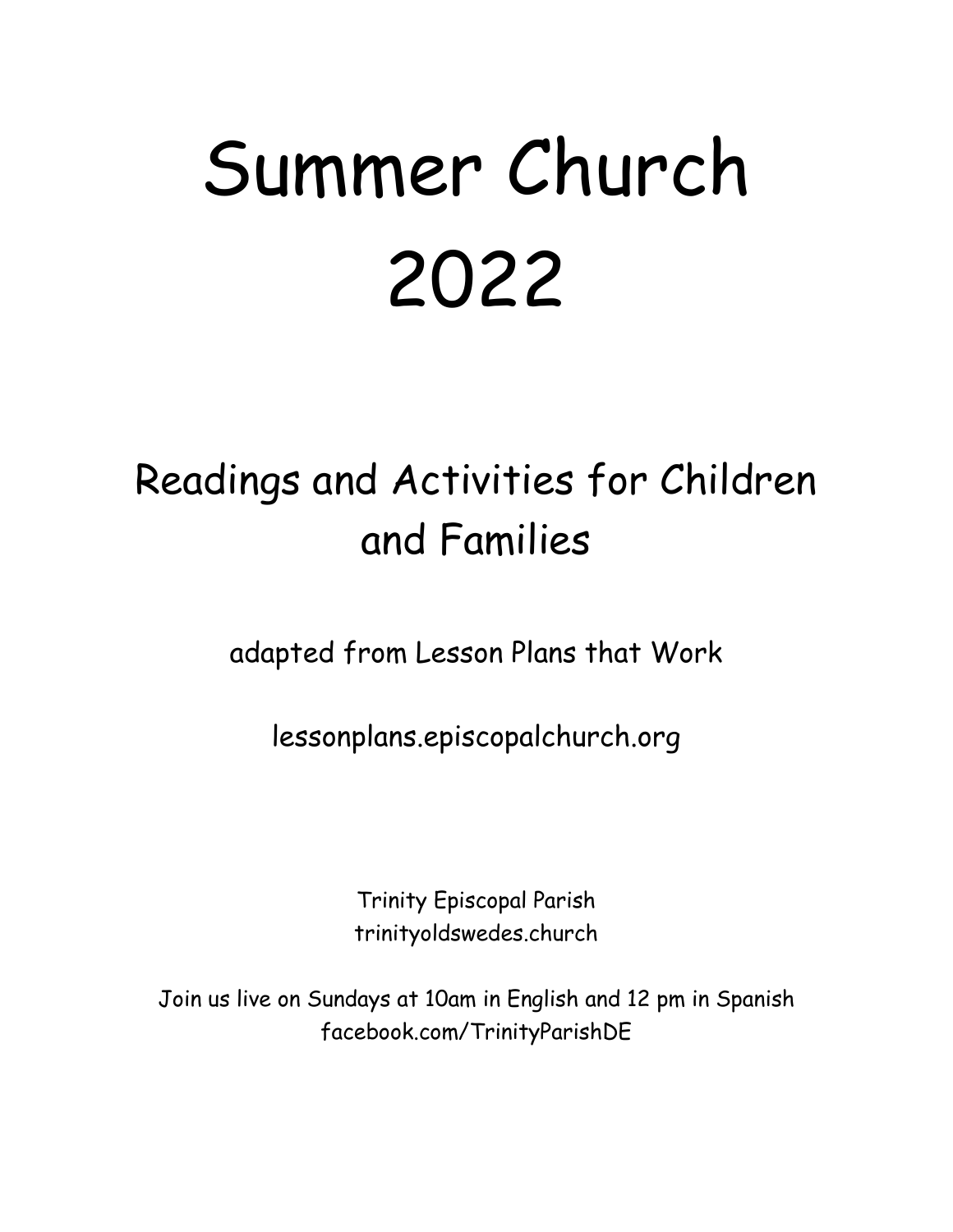Year C Pentecost Proper 7 June 19, 2022

## Opening Prayer

Thank you, Jesus, for calming our fears and being with us. Thank you for loving each of us. *Amen*.

# The Gospel Story (Luke 8:26-39)

A man was going crazy with all kinds of demons. A demon is something that makes you afraid and makes you act differently than you normally would. This man was suffering from all the demons and fear he had. Jesus did not want the man to be afraid. So Jesus said to the demons: "You come out of that man this instant and go away and do not ever come back to him. I am sending you demons off the cliff and into the ocean and you are to never come back!" Well, the man felt better right away. He said "Thank you, thank you, thank you to Jesus." The man went home to his friends and told them Jesus had sent his demons away, never to come back.

## Activity: **Give our fears to God**

Have you ever had a bad dream? What happened?

Give your child(ren) pieces of paper and crayons. Tell them we are all going to draw our bad dreams and then tear up our drawings into a zillion pieces and put the pieces in the trash.

#### Getting Closure:

Tell your child(ren) that IF the bad dream or fear (or whatever they named) comes back, you can tell it you have already gotten rid of it, and it is not allowed to come back! Tell your parents to come into your room and remind the bad dream that it has been torn into a zillion pieces.

#### Closing Prayer:

Thank you, God, that you want us to be happy and live a peaceful life. When things make us scared, help us to remember that you are there for us. **Amen**.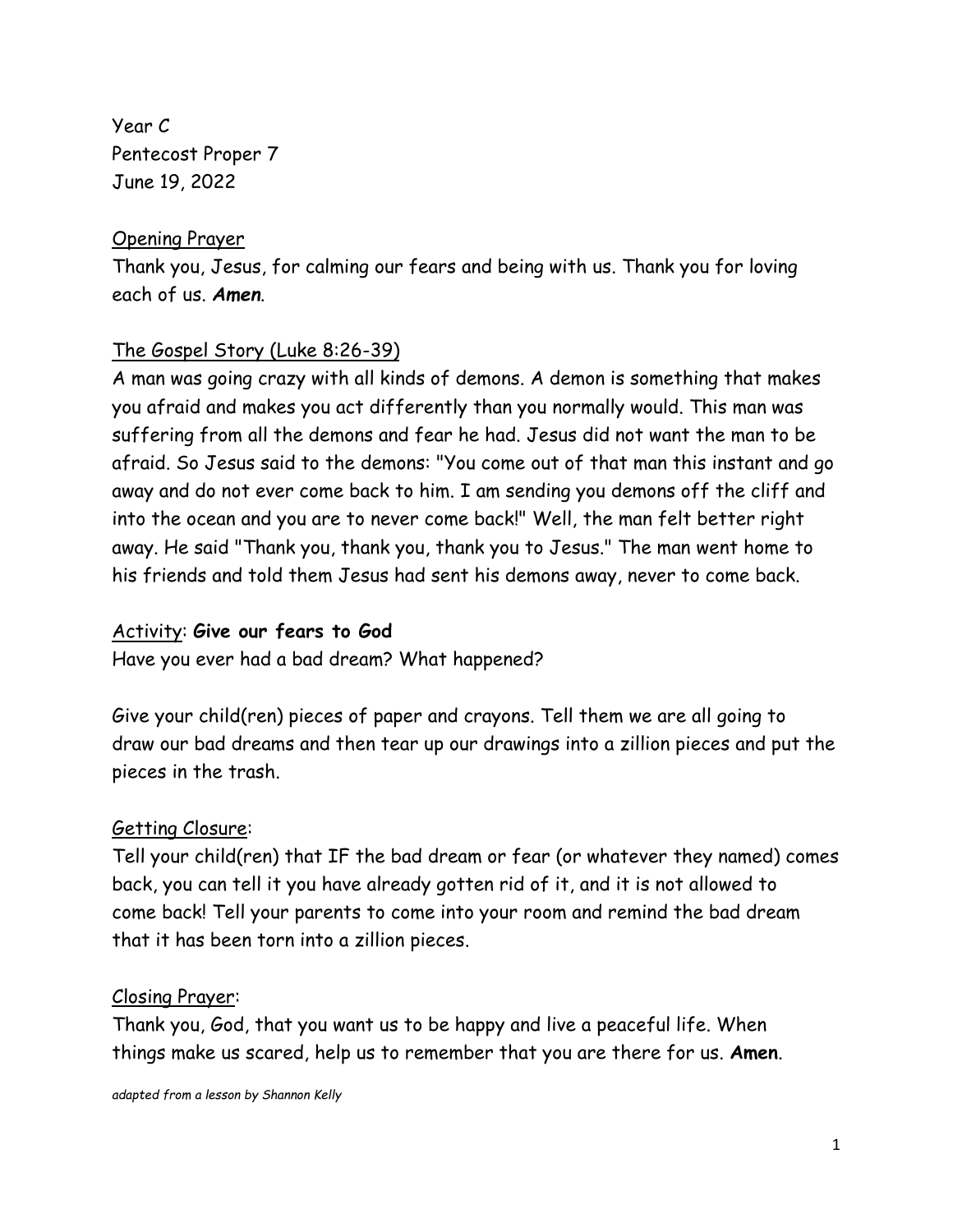Year C Pentecost Proper 8 June 26, 2022

#### Opening Prayer

Thank you, Jesus, for showing us ways we can follow you. *Amen*.

# The Gospel Story: (Luke 9:51-62)

*Tell the children you need their help to show this story. Ask someone to volunteer to be Jesus, and the rest of us will be Jesus' friends.*

Adult: "Jesus, tell us to go on ahead to the next town to get things ready for you. And off we will go." (Invite the volunteer who is Jesus to tell the friends to go and then you and the rest get up and move from one end of the room to the other.)

Adult: "But guess what? The people don't want to hear about Jesus in that silly town! Are we furious, or what? How do you think we can show that we are angry over this?" (Show outrage, stamp feet, etc. then quiet down.)

Adult: But what does Jesus say? He tells us we will just keep on going to another town. (Invite Jesus to tell the friends to go to another town.)

Adult: So let's walk and walk to the next town. We are saying to Jesus, "We want to follow you." Jesus says to us, "to follow me, you have to do what I tell you to do." (Invite Jesus to say, "to follow me, you have to do what I tell you to do.")

Adult: What does Jesus tell us to do? Jesus says following Jesus is praying for those Jesus loves. (Invite Jesus to say, "If you want to follow me, then pray for people I love.")

# Activity: **Praying for those Jesus loves** Who does Jesus love?

(answers include: us, grandma, grandpa, my teacher, our dog, everyone)

What's a gesture we make when we pray?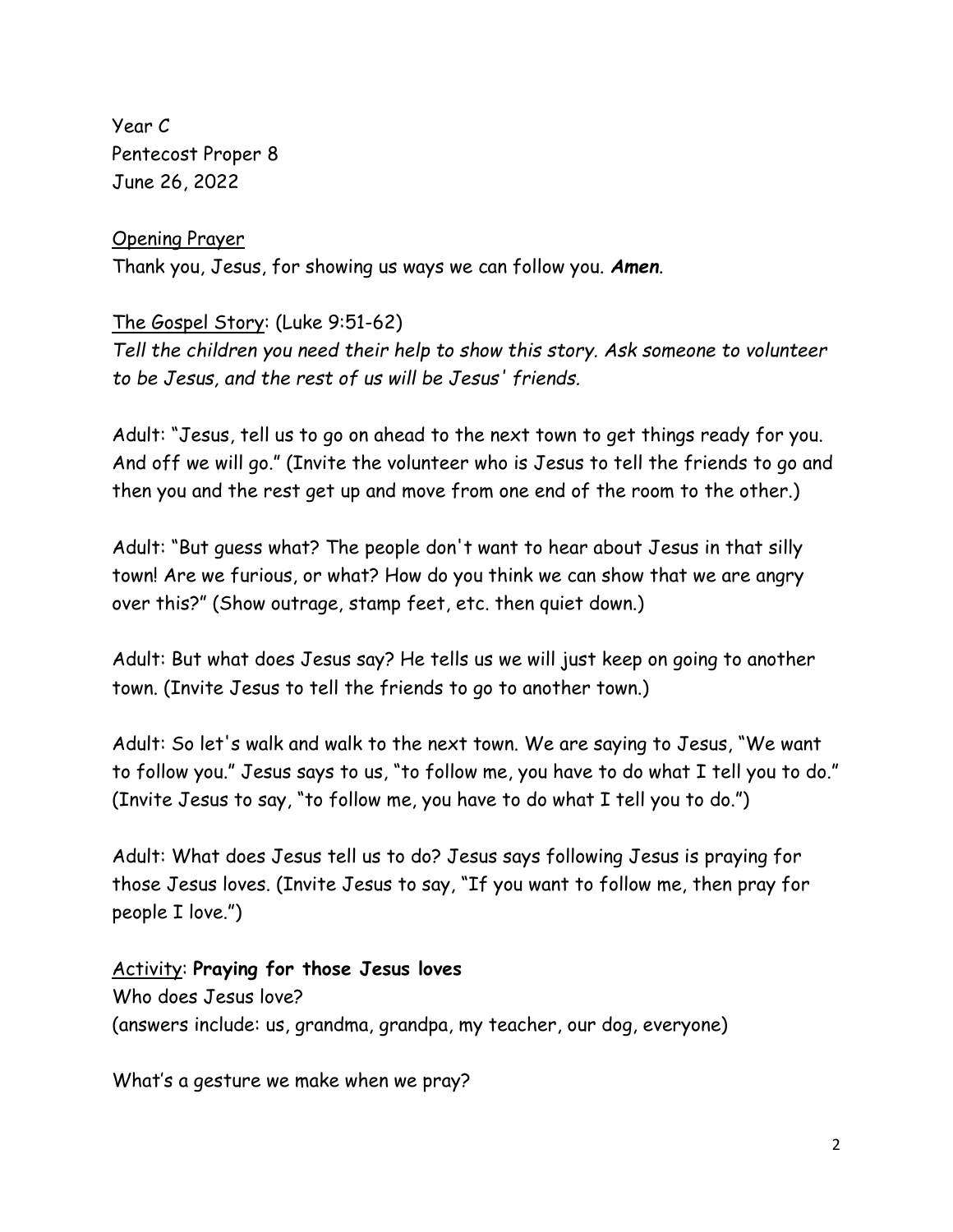(let the child(ren) come up with anything they want, but if they get stuck, you might show them hands folded in prayer.)

Take a walk around your house/neighborhood/beach. Whenever you pass someone or something for whom/which you would like to pray, make the gesture you came up with.

# Getting Closure:

Invite your child(ren) to tell about a place we went, or something they saw, that they want to be sure we do not forget

# Closing Prayer:

*In your closing prayer, thank Jesus for the places the children remember, naming each in the prayer.*

Loving God, thank you for teaching us to follow you in prayer. We remember those special places we visited today (especially\_\_\_\_\_\_\_\_\_\_\_\_). Be with us all and help us to follow you in love and prayer. *Amen*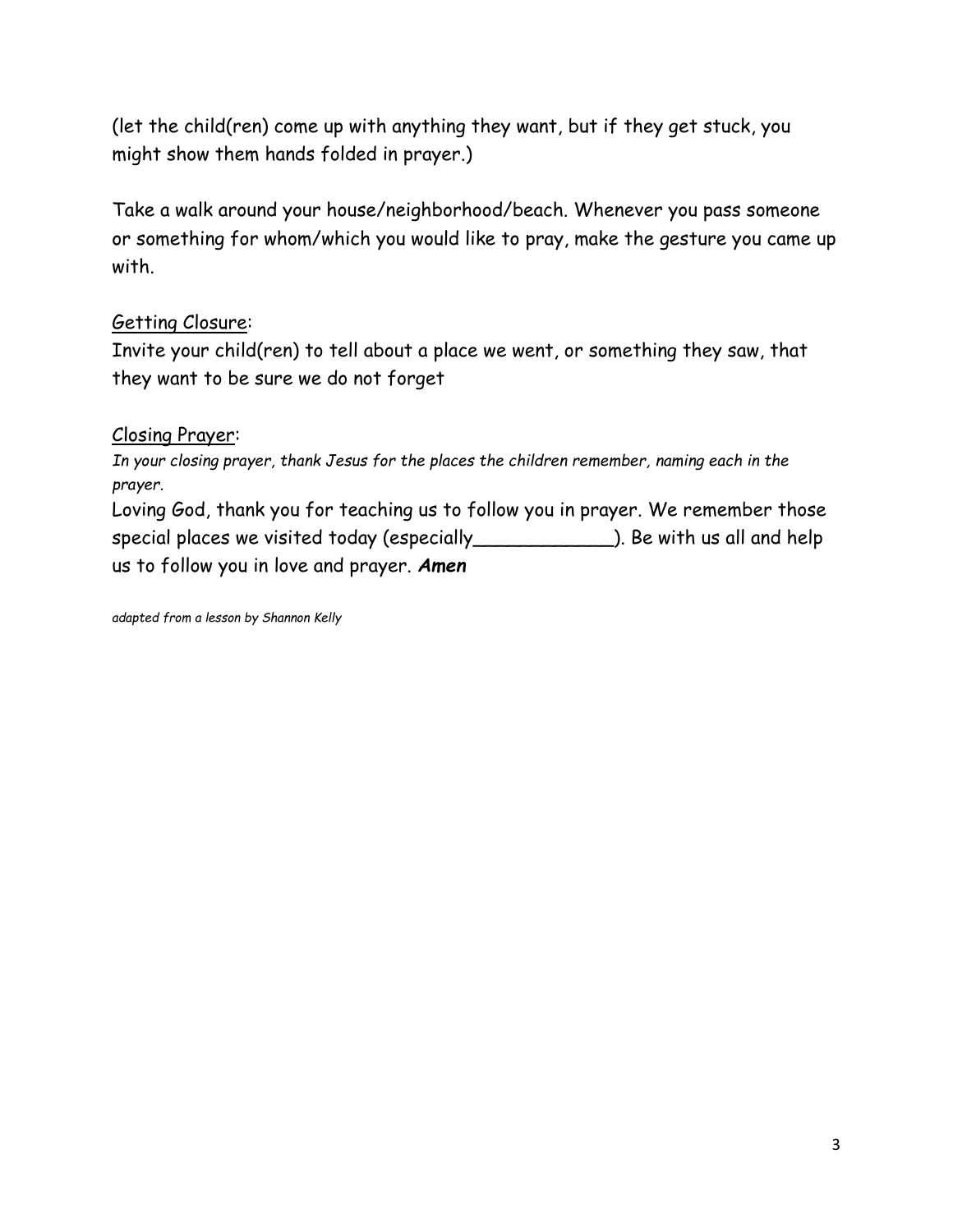Year C Pentecost Proper 9 July 3, 2022

#### Opening Prayer:

Thank you, Jesus, for sending us with friends to help us do our work. *Amen*.

## The Gospel Story: (Luke 10:1-11, 16-20)

Jesus said to his friends, "You are ready! You have listened to me and learned from me, and now it is time for you to go do the work I have for you to do. Now, I don't want you to take any extra stuff to take with you: no extra shoes, no money, not even a snack, because I do not want you to be loaded down. But, I am not sending you out alone: each one of you will have a partner to go with you. Work is better when you have someone to work with you."

## Activity: **Two by Two is Better!**

Tell your child(ren) to pretend a basket or box is VERY heavy. Invite the partners to have just one person try to lift it. Then, share the work with a partner on each end.

#### and/or

Show them a sheet or towel and ask one child to fold it up alone. Then show the partners how to hold opposite ends of the cloth, walk toward each other, and one grab both ends, repeating until the cloth is folded.

If time permits, give the children paper and crayons and invite them to draw a picture, together, of themselves working as a team of two.

## Getting Closure:

What sorts of things are better with two people?

#### Closing Prayer:

Thank you, Jesus, for the partners we discovered today. Help us see new ways to work with others so that we may better serve you. *Amen*.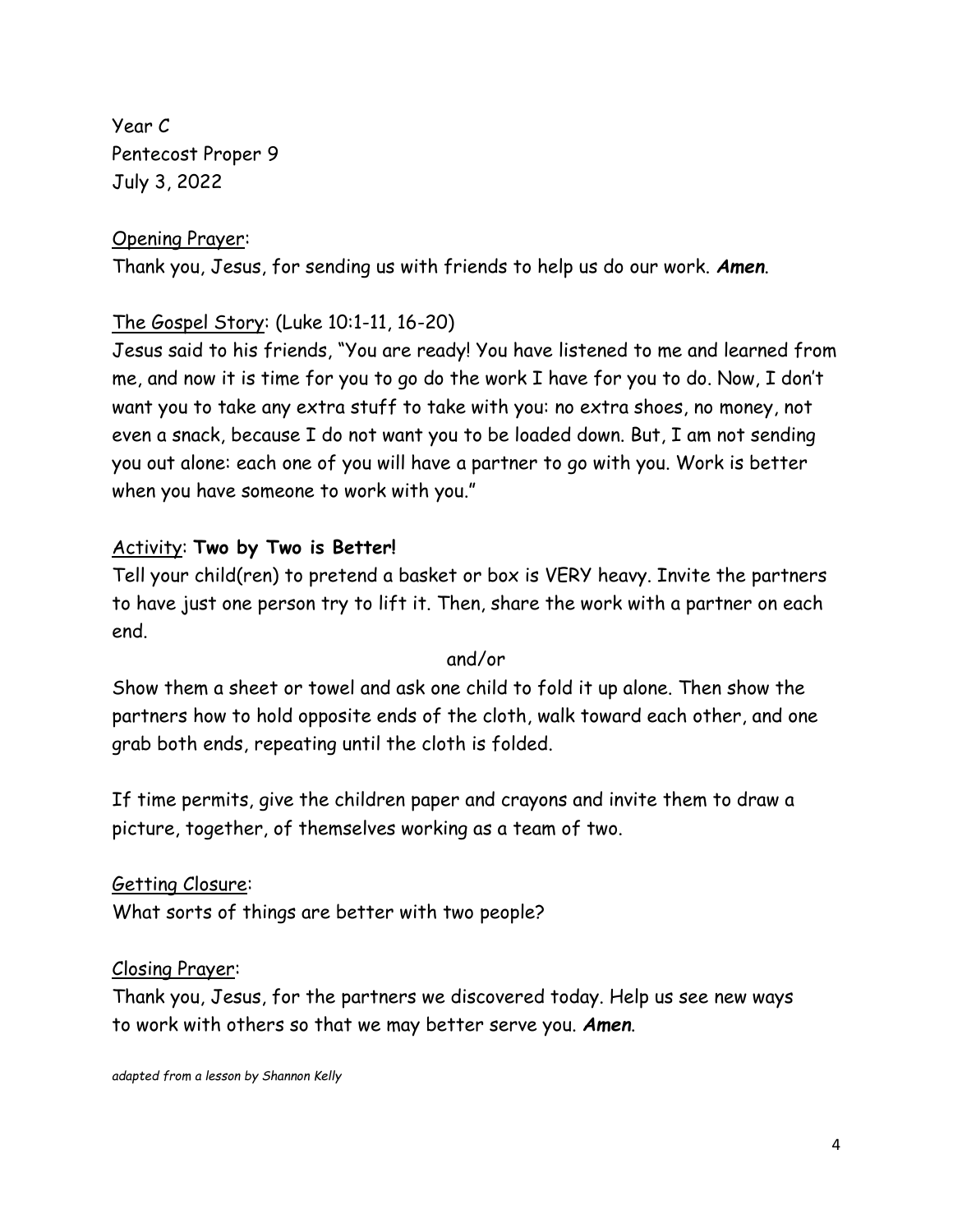Year C Pentecost Proper 10 July 10, 2022

# Opening Prayer:

Jesus, you teach us to love God with everything we have and to love our neighbor as ourselves. Help us as we try to do this. *Amen*.

# The Gospel Story: (Luke 10:25-37)

A man asked Jesus, "Just who is our neighbor? Who are the people we are supposed to help?" So Jesus said, "I have a story to tell you. Once upon a time, there was a man. He had to travel far from his home on business. He was coming back one night and some really bad guys hit him, took all his money, and then beat him up. They left him by the side of the road."

Jesus continued, "While the man was lying there, hurting so very badly, and moaning, a person came by. This person saw the man, crossed over to the other side and just kept on going." Another person came by, and the man lying by the road sat up a bit in hopes this one would stop. This person ALSO crossed the road and kept right on going. The man by the side of the road was just about to give up all hope when along came a person we call The Good Samaritan.

That person, the Good Samaritan, saw the hurting man and stopped. This person bandaged up the man's wounds. The Good Samaritan helped the man get up, walked gently with him, and took him to a motel. The Good Samaritan told the motel owner to let this man stay there until he was well enough to go on to his home. The Good Samaritan gave the motel owner a bunch of money and told him that if there not enough money, he would pay him some more the next time he came by.

# Activity:

Ask your child(ren) to reenact the story to tell it to you. Help them if they get stuck

and/or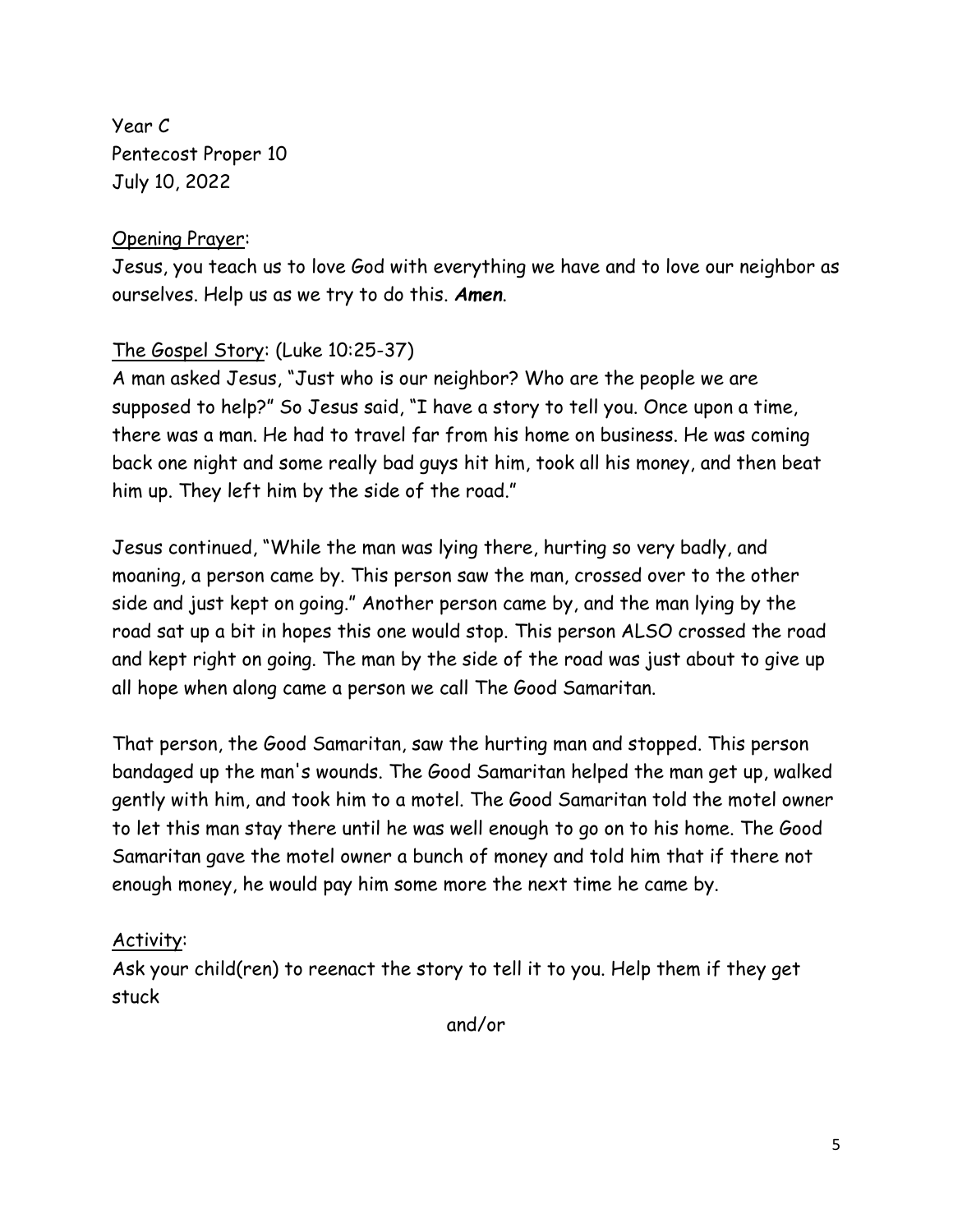Ask your child(ren) to draw a picture or tell a story of how they might help someone in need. If they get stuck, ask them what they would do if they saw that one of their friends scraped their knee.

## Getting Closure:

Jesus says that the best way to live is by loving God and loving our neighbor as our self. Who is our neighbor? EVERYBODY!

# Closing Prayer:

Keep us, O Lord, mindful of who our neighbors are and how we are to treat our neighbors. Help us to reach out to those in need. *Amen*.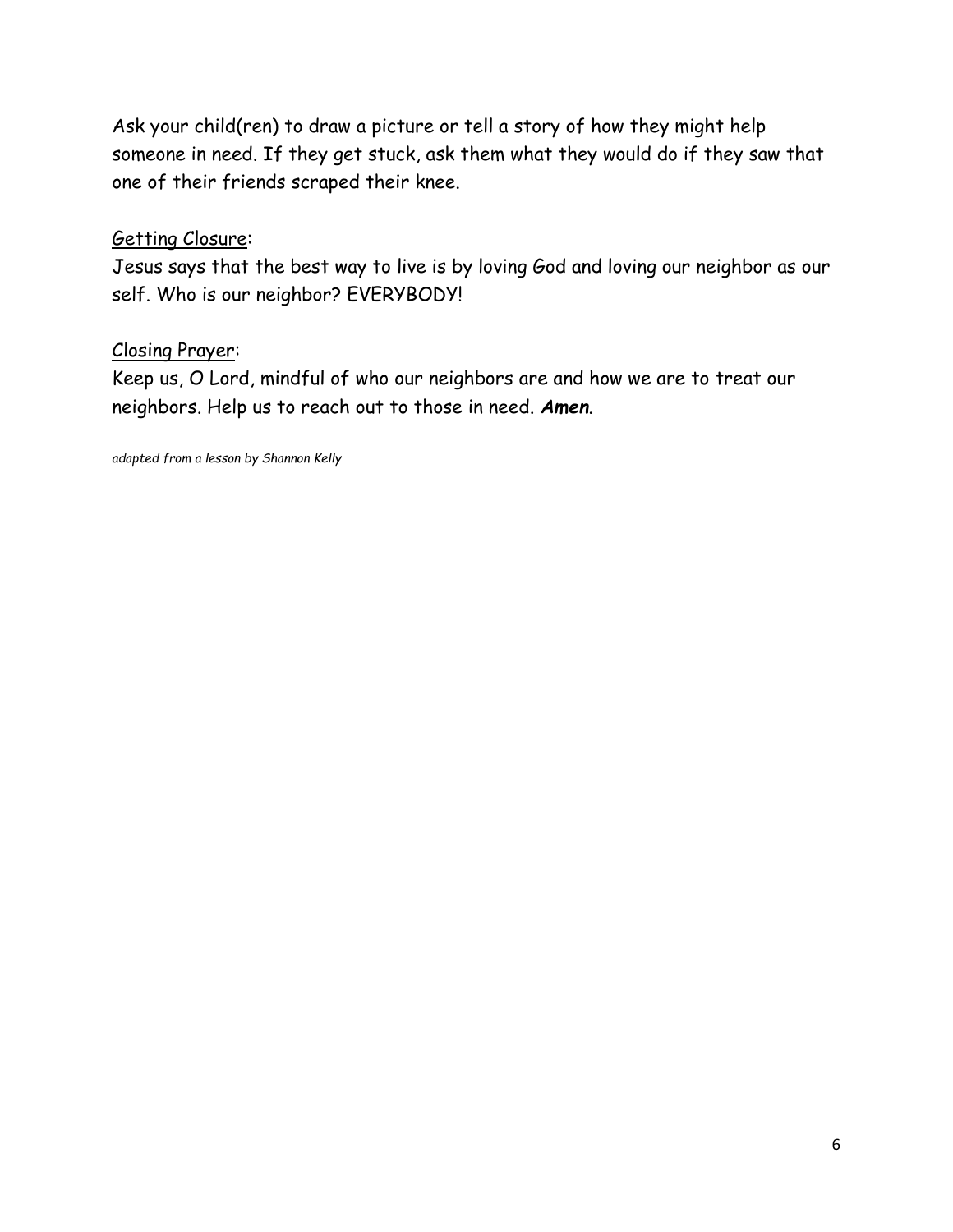Year C Pentecost Proper 11 July 17, 2022

## Opening Prayer:

Thank you, God, for times to hear stories about Jesus. Help us remember to stop and be with you no matter how much we have to do. *Amen*.

# The Gospel Story: (Luke 10:38-42)

Martha and Mary were sisters. They were very good friends of Jesus. One day, Martha invited Jesus to come to their house. When Jesus got there, they both said, "Come in! We are so glad you have come to our house." Mary sat right down beside Jesus and asked him about his trip and listened to everything he was saying. Martha went right to the kitchen to fix a really nice dinner for Jesus. And she raced around setting the table. Then she started to dust things in the living room. She was angry that she had to do all the work. So Martha said to Jesus: "Tell Mary to come help me with all this work." Jesus said, "Martha, Martha, calm down. You are getting too carried away with all this housework. Mary is doing the more important thing: Mary is listening to me."

## Activity:

Ask your child(ren) what jobs they have at home to help out around the house. Does anyone set the table, load the dishwasher, or help with the dusting, feed the dog?

What would the house be like if NO ONE did these jobs?

What is your favorite job to do at home? What is your least favorite job?

# Getting Closure:

What would life be like if ALL we ever did was work?

Prayer is a time to put work down and be with Jesus.

# Closing Prayer:

Thank you, Jesus, for the stories you give us. Help us to be like Martha and help those around us and like Mary who stopped to listen to your teaching. Amen.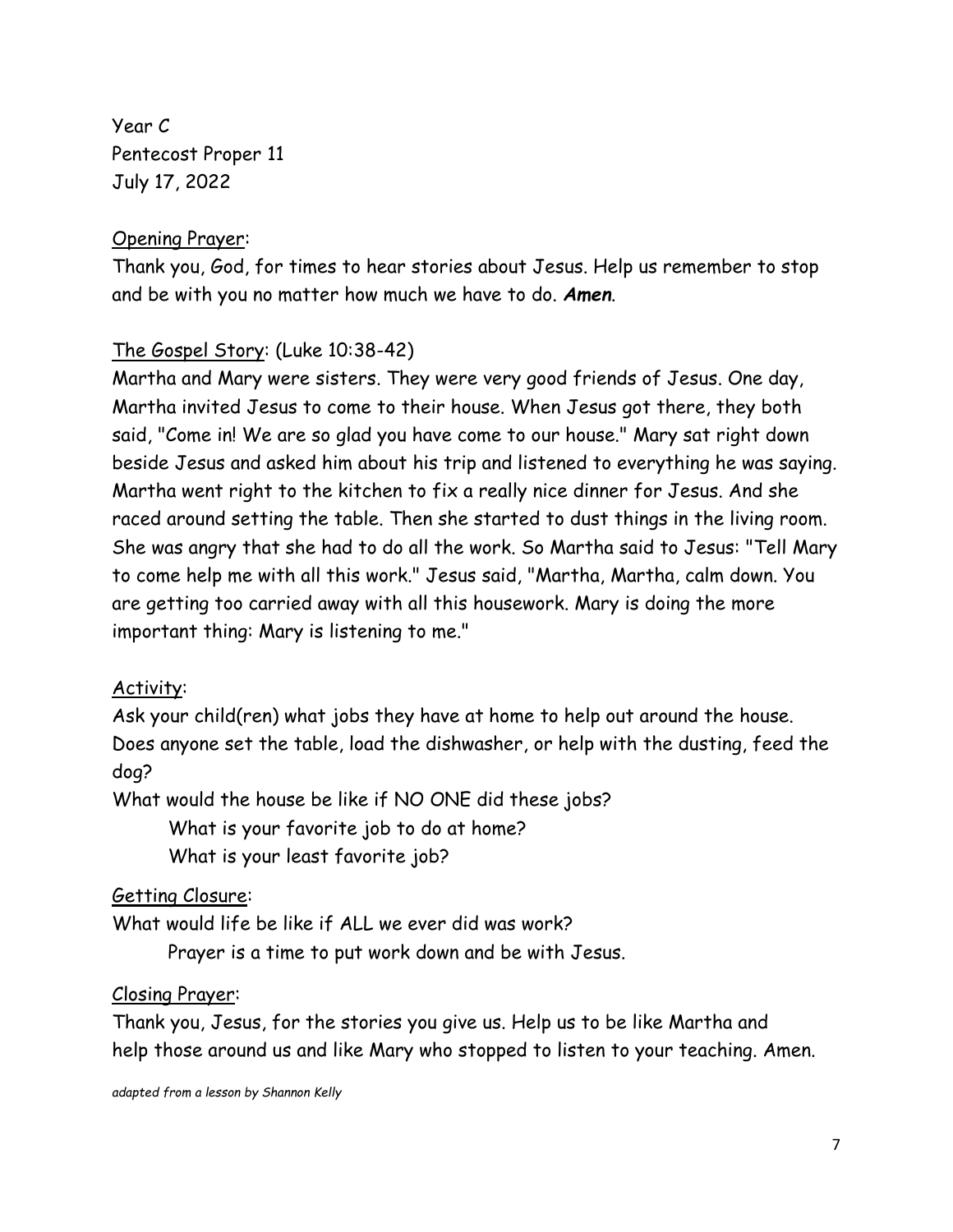Year C Pentecost Proper 12 July 24, 2022

#### Opening Prayer:

Our Father, who art in heaven, hallowed be thy Name, thy kingdom come, thy will be done, on earth as it is in heaven. Give us this day our daily bread. And forgive us our trespasses, as we forgive those who trespass against us. And lead us not into temptation, but deliver us from evil. For thine is the kingdom, and the power, and the glory, for ever and ever. *Amen*.

## The Gospel Story:

Lots of times Jesus would go off by himself to pray to God. His friends wanted to be able to pray like Jesus did, so they said to Jesus, "Please teach us what to pray." So Jesus taught them the prayer we call The Lord's Prayer. "Here is how you do it," said Jesus. Start by calling God our father, for that is who God is. Then say, 'Hallowed be your name' which means God's name is very, very special. Next say, 'Your Kingdom come.' This means we really want to do the things right here, right now, that God wants us to do. Then, 'Give us each day our daily bread.' We are not going to worry about stuff, we just ask for what we need today. Then, 'Forgive us our sins as we ourselves forgive those who have sinned against us.' And that means we tell God we are sorry for bad stuff we have done and we tell God we won't be mad anymore at people who have done bad stuff to us. Then, 'Save us from the time of trial.' Which really means help us to do what we know is right, and not do what we know is wrong."

## Activity:

Invite your child(ren) to work with you to come up with a movement activity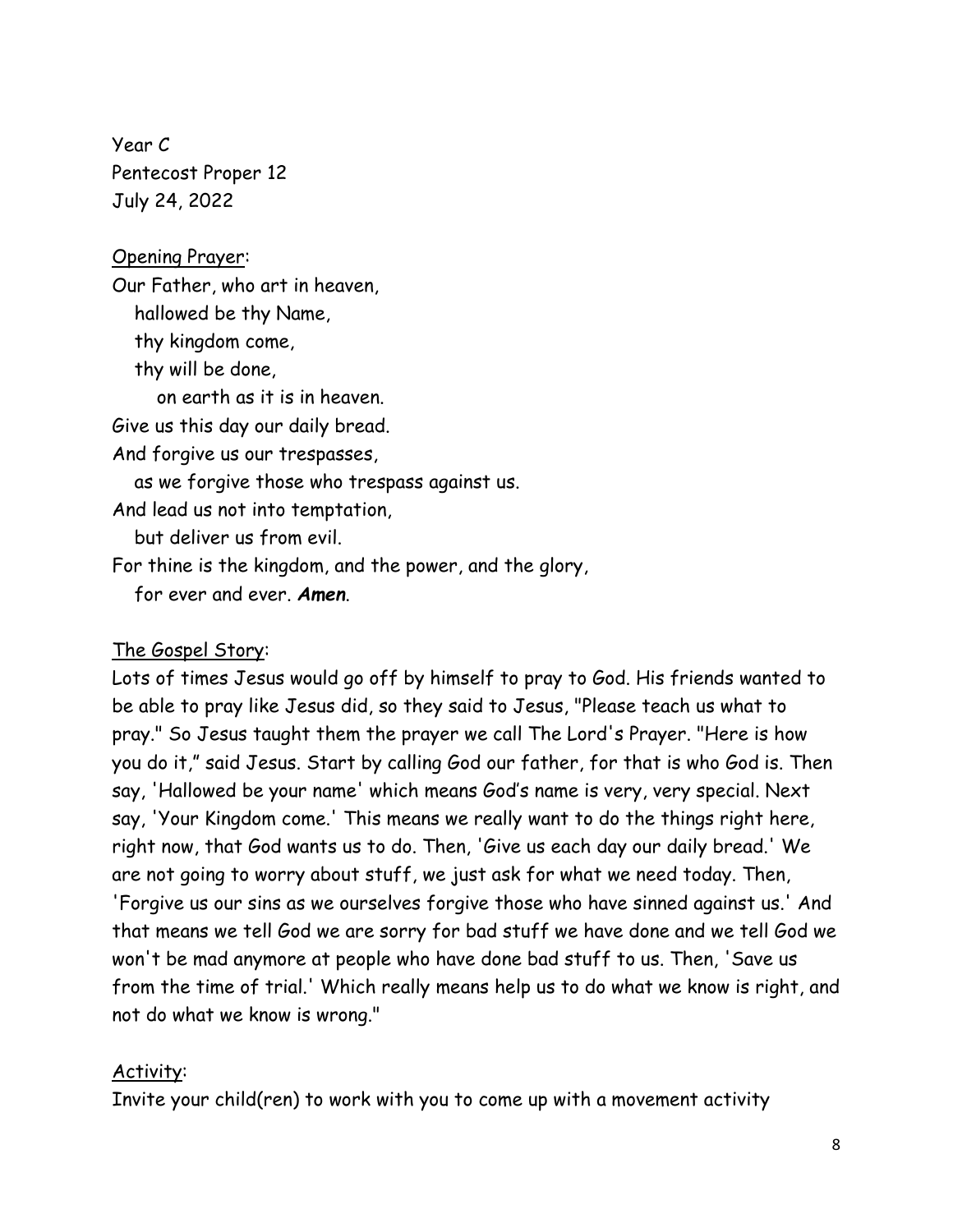to express the parts of the prayer. Ask them, for example, to come up with a motion for hallowed or holy. (It could be arms raised high in the air, arms extended out to the sides and swaying in a circle. Whatever you and the children find that fits for you.) Once you have gone through the prayer and movements once, do it a few more times so everyone can catch on and do it easily.

# Getting Closure:

Tell the children that Jesus also told his friends that God wants them to pray, to ask for things they need, and to tell God what is worrying them. God wants us to tell God about all the things we are thinking about. Invite them to name some of the things they would like to pray for or for those things that they give thanks.

## Closing Prayer:

*Pray, together, The Lord's Prayer, using the motions you practiced earlier. Amen.*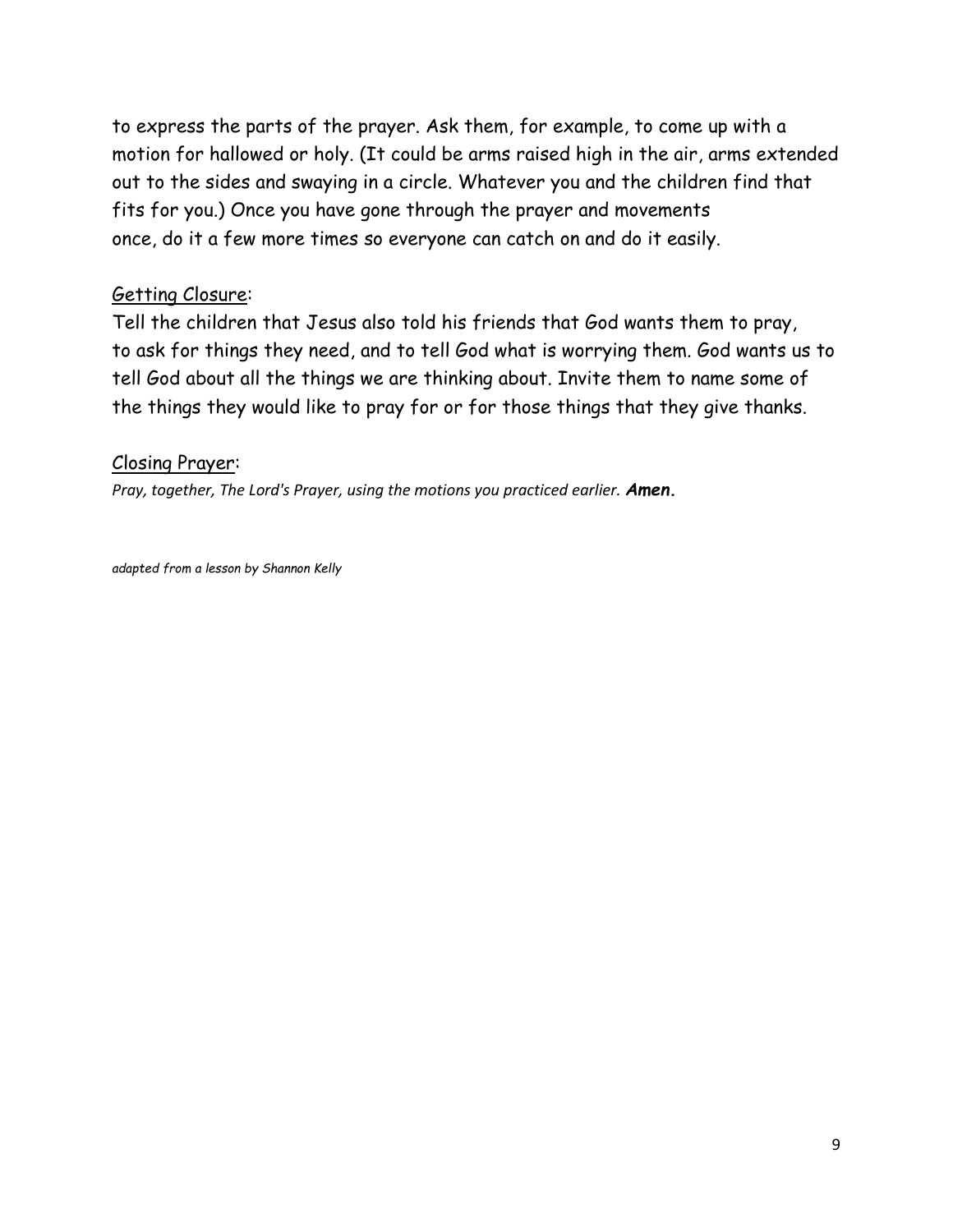Year C Pentecost Proper 13 July 31, 2022

# Opening Prayer:

Thank you, God, that we have homes to live in and toys to play with, but keep us keep you in our mind and do what you ask us to do. *Amen*.

# The Gospel Story: (Luke 12:13-21)

A person came up to Jesus. This person was not at all happy and was whining to Jesus. (In a whining voice) "Jesus, make my brother give me half of all his stuff! I want half of his." Jesus just looked at that person for a minute, hoping the person would notice what a selfish thing that was to ask. Then Jesus said, "Be careful! Greed is not a good thing. Greed makes you want stuff you do not need, stuff that does not belong to you. There are much more important things in life than just getting lots of stuff. What is important is that we are rich in our connection with God."

# Activity:

Tell your child(ren) we are going to go on a pretend trip. Let the children help you set up an obstacle course (a table to crawl under, a row of chairs to walk between, whatever you have at hand to make an obstacle course). Then, in single file, go through your obstacle course.

Now, give the child(ren) a couple of bags, suitcases, or other objects to carry. This is all our stuff. Have them repeat the obstacle course carrying lots of stuff.

# Getting Closure:

What was it like to do the obstacle course without the bags full of our stuff? What was it like to do the obstacle course with the bags full of our stuff? I wonder why the experiences are so different?

We had a great lesson today about not wanting too much and needing to stay connected with God. I wonder if there are prayers you would like to offer to God today?